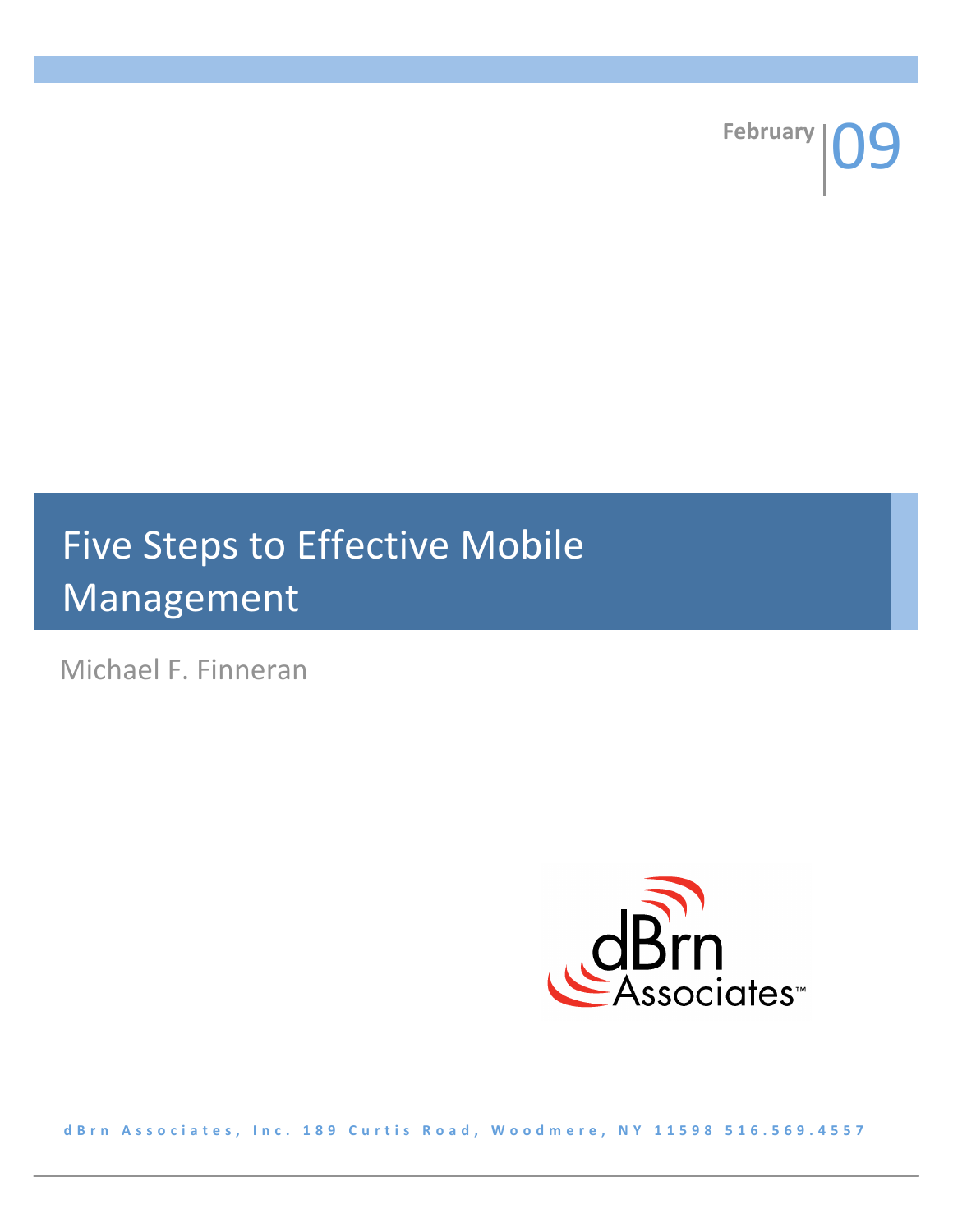It is no secret that enterprise initiatives for fixed mobile convergence (FMC) and mobile unified communications (UC) are not being deployed at a rate commensurate with the hype. Embarrassingly, few users get beyond the most rudimentary mobility solutions: cell phones, push email, and a wireless LAN for mobile data access. It appears that mobility remains the strategic development that is least likely to be used strategically. While some of the blame can be attributed to product deficiencies, the main reason these initiatives are not moving forward is that enterprises are simply not organized to capitalize on the potential.

The biggest obstacle to enterprises attempting to deploy mobile applications is that they have different groups responsible for the different forms of mobility and no incentive for them to coordinate their activities. Enterprises have organized around technologies, and the two major components of that are cellular and Wi‐Fi. In such an environment it is highly unlikely that anyone is going to propose the idea of eliminating Sprint Nextel walkie-talkie phones with a push-to-talk system that operates over the wireless LAN.

Therein lies the biggest problem with moving forward on a meaningful mobility initiative. We have people responsible for cellular and people responsible for wireless LAN, but we don't have anyone responsible for "mobility". In this paper we will lay out the five primary steps an enterprise should take to establish meaningful mobility plan. They are:

- 1. Organize Around Mobility
- 2. Quantify Networks, Users, and Expenditures
- 3. Take Control: Define the Policy
- 4. Initiate Near‐Term Improvements
- 5. Start Thinking Strategically

Different organizations will be at different stages with regard to each of these, and those who have already addressed some of the preliminary issues will be able to move ahead more quickly. However, the key will be to organize around "mobility" not mobile technologies.

# **1. Organize Around Mobility**

The first step in becoming proactive about mobility and mobile UC is to put someone in charge of it and define what they are in charge of. When we're dealing with wireless networking, the emphasis should be on networking and the function should be located in the IT or networking department reporting up through the CIO or CTO. Of course, mobility will cut across several existing organizational boundaries so it will be important to correctly define those inter‐group relationships. Wired voice systems will have an impact on fixed mobile convergence. Email and data access systems may have to be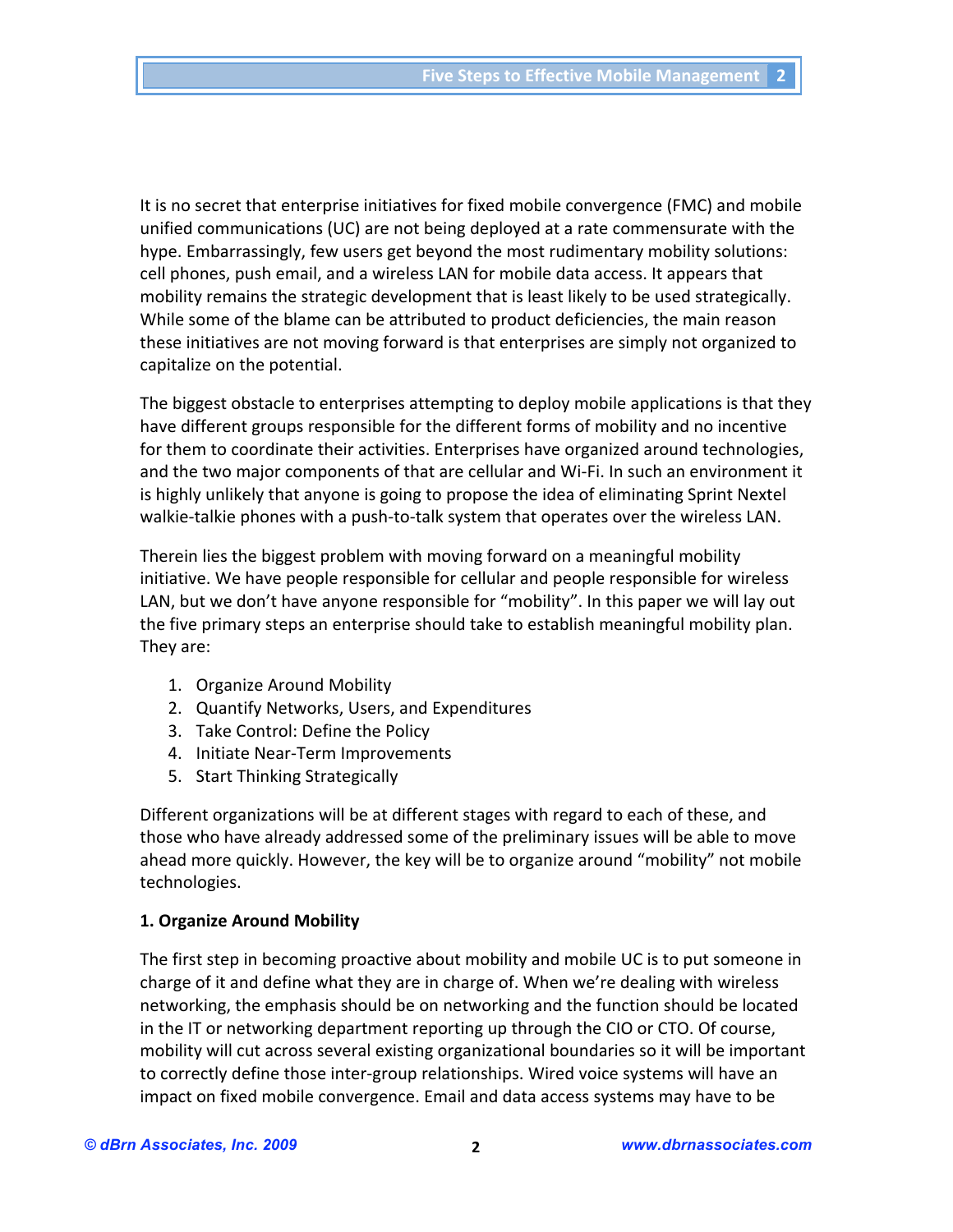modified to support mobile devices. Wireless introduces a number of potential security vulnerabilities so a strong link to the security group will be essential.

The two core groups to be included under mobility are cellular and wireless LAN. Cellular services are typically managed by a purchasing group whose primary function is to select the best mix of carriers and service plans to provide cost-effective cellular voice and data services. Their focus is cost management, not applications or network design. The group responsible for implementing and maintaining the wireless LAN is already part of the lT or networking department, however they are not involved with cellular services, voice is largely out of their purview, and they focus primarily on local wireless data. Health care may be the exception to that where there are significant deployments of voice over WLAN systems.

For many organizations, mobility extends beyond WLANs and cellular, and you should consider all of the applications of wireless technology to determine how they should be addressed. Along with push‐to‐talk services, traditional walkie‐talkie or trunk radio systems if they are used should certainly be part of the plan. In medical and manufacturing environments, there may be a number of devices that use various forms of radio transmission, and even though those devices fall under the control of other departments, the potential for interference requires that there be some interface with the mobility group.

Short‐range radio devices like Bluetooth, radio frequency identification (RFID), and even wireless keyboards and speakerphones should also be addressed. Many would say that these are not "communication" technologies, but as they use radio frequency transmission they are also possible sources for interference. Further, many of these now pose potential security threats, and so they should not be overlooked.

Organizations like electric utilities and railroads often build private transmission networks using point‐to‐point microwave or satellite communications. As they support non‐mobile applications, these systems are typically grouped with the wired networks. However, the people who manage them often have the most extensive technical background in radio. While they may have little or no experience with cellular or wireless LAN technologies, those deficiencies can be addressed with additional training. With the organization's best understanding of the general principles of radio transmission, antenna systems and other RF issues those in‐house experts can be invaluable in assisting on other mobility initiatives.

Correctly implemented, virtually any wireless technology is going to allow the user to be mobile. However, unless we organize around the concept of "mobility", we will have people shopping for products, not for solutions. The old saw holds true: to a hammer, every problem looks like a nail. We need to be thinking about the job of joining boards together, not assuming hammers and nails are always the best option.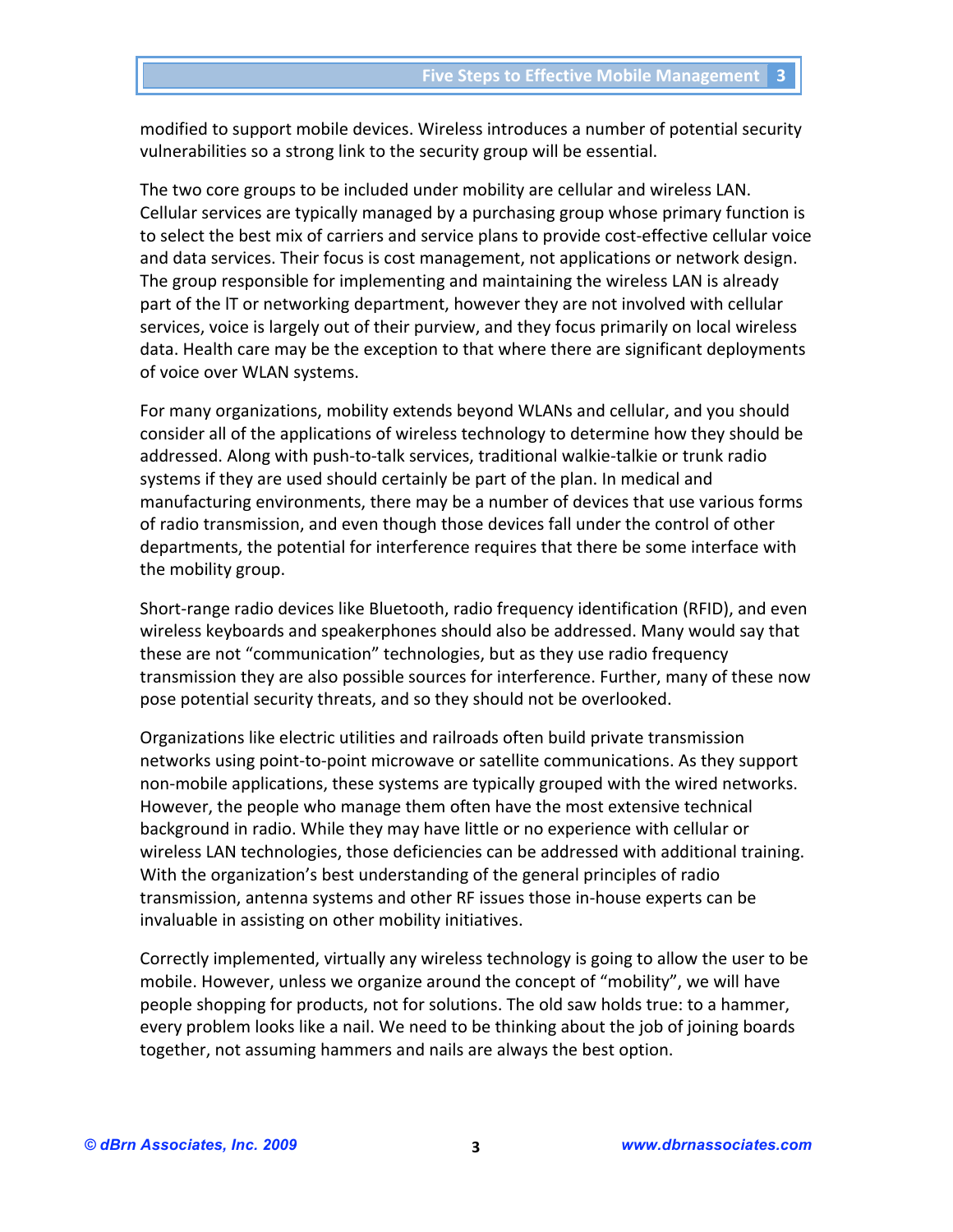#### **2. Quantify Networks, Users, and Expenditures**

Once the mobility group is established, it's time to determine what they are actually in charge of. That calls for a systematic review the existing wireless networks, users, and expenditures with a view toward capturing the organization's overall capabilities and expenditures in the mobility area.

In most organizations, cellular services will represent the biggest part of mobility spending; some estimates put cellular at 25% of the total network budget. Many large organizations have already taken steps to get their cellular costs under control. For those who have not, this can easily be a yearlong effort. That will most certainly be the case if they are still allowing users to purchase their own cellular plans and reimbursing them through expense vouchers. A few years back that was the standard operating procedure, but it virtually eliminated the possibility of volume discounts, special service terms, corporate standards, enforceable security policies, or anything else that smacks of management. Any organization that is still operating in that mode is two‐steps behind in getting their mobility under control.

Organizations that have gotten their cellular spend in a manageable form will typically have contracts with a selected number of carriers and implemented review procedures to ensure that those services continue to be provided in a cost-effective fashion. Those review procedures should also ensure policy compliance and eliminate unnecessary waste (e.g. excessive after-hours texting, directory assistance calls, identifying cell phones with zero use, etc). However, all of that deals with cost control, not networking or integration.

While cellular will most likely be the biggest element in the mobility budget, it is important not to ignore the rest. The wireless inventory should include WLANs (headquarters and remote), walkie‐talkie systems, point‐to‐point microwave, and any other device that depends RF transmission.

Again, we should not have people responsible for managing "cellular" or "Wi‐Fi", but for managing "mobility". In evaluating mobility solutions we will be doing a disservice to the organization if we constrain our search space to one set of options that one set of suppliers has to offer. We have to begin to look at mobility requirements in terms of applications (voice, PTT, email, data access), range and frequency of mobility (in‐ building/campus, nationwide, worldwide), performance and reliability requirements, and then look for the best and most cost effective way of providing those capabilities.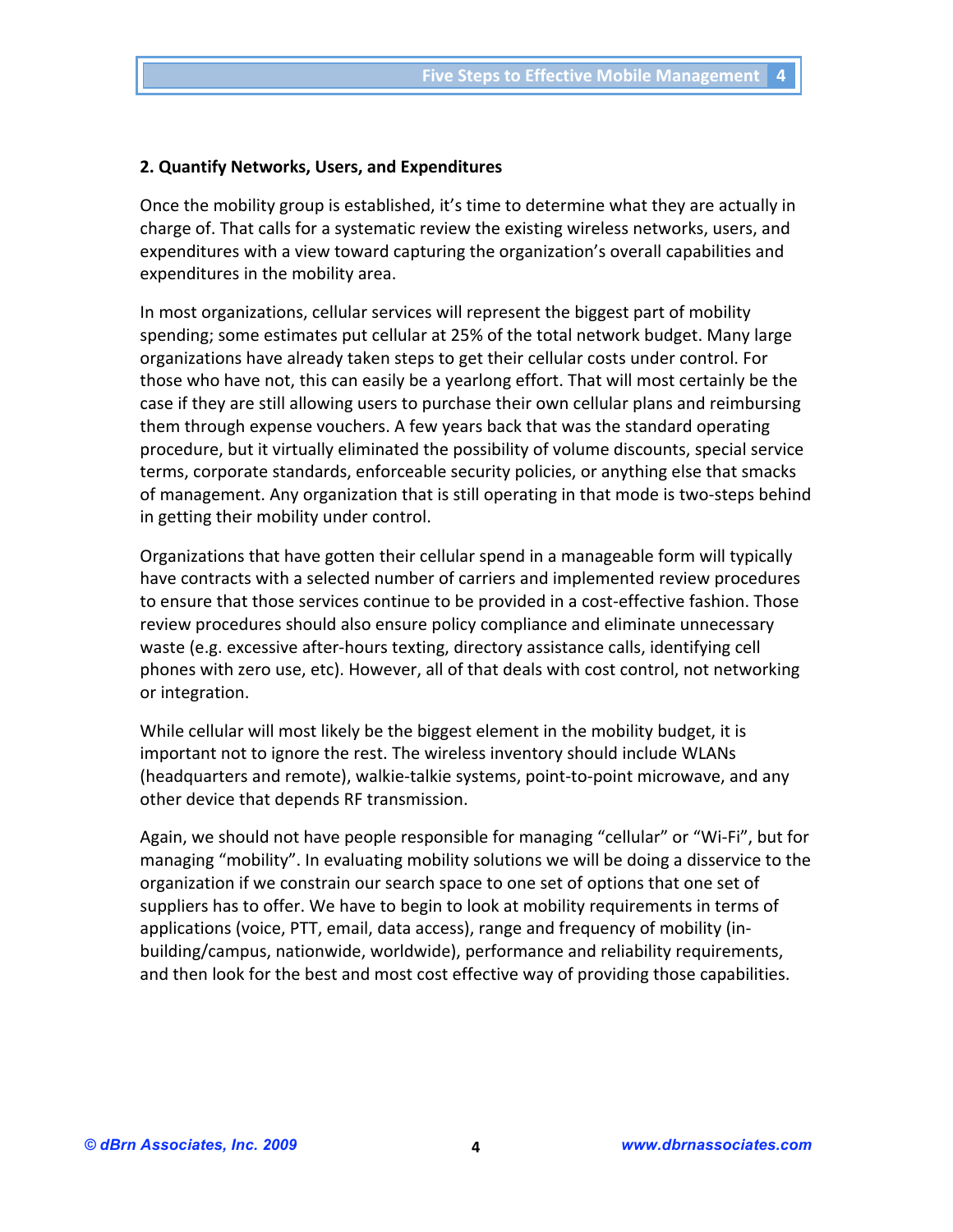### **3. Take Control: Define the Policy**

The first step in becoming proactive with regard to mobility is the development of a policy that describes your organizational objectives, acceptable use practices, and required security measures. The policy should also spell out the type of wireless devices and services will be provided for each job function and how numbers will be assigned/ported. Most users do not require "the latest and greatest" when it comes to mobile devices, and devices that cannot be secured or managed should not be considered.

That mobile acceptable use policy should address the full range of mobile devices including:

- ‐ Laptops and Ultra‐Mobile PCs
- ‐ Cell phones/smartphones/mobile PDAs
- ‐ Home PCs used for corporate network access
- ‐ Any thumb drive, MP3 player, or other device capable of storing and transporting corporate data

The definition of user responsibilities regarding acceptable use, security and safety are also key. Any user provided with a corporate mobile device should have to attend a training session where the requirements are reviewed, and sign a statement acknowledging their responsibilities under the policy.

A meaningful policy also includes penalties for non‐compliance so a full buy‐in from human resources and executive management is essential. Some requirements should be unambiguous like an outright prohibition against storing any corporate data on a personally owned device. Security compliance is critically important, but company liability is a growing concern. If an employee is involved in a car accident while talking on a company phone on company business, the liability will certainly be tied back to the business. There must be a no‐exceptions ban on cellular voice or text use while operating a vehicle.

Beyond the cost control and policy establishment, there are a number of essential management systems that should be in place.

• Ordering/Delivery: While there will be a central mobility group, you will also require trained local administrators to deal directly with end users. Those administrators may be assigned on a location or a department basis, and all ordering and provisioning should be routed through them. Do not overlook security issues in the ordering procedures, as there have been cases of wireless administrators ordering corporate cell phones, selling them as a sideline business, and then approving the expenditures!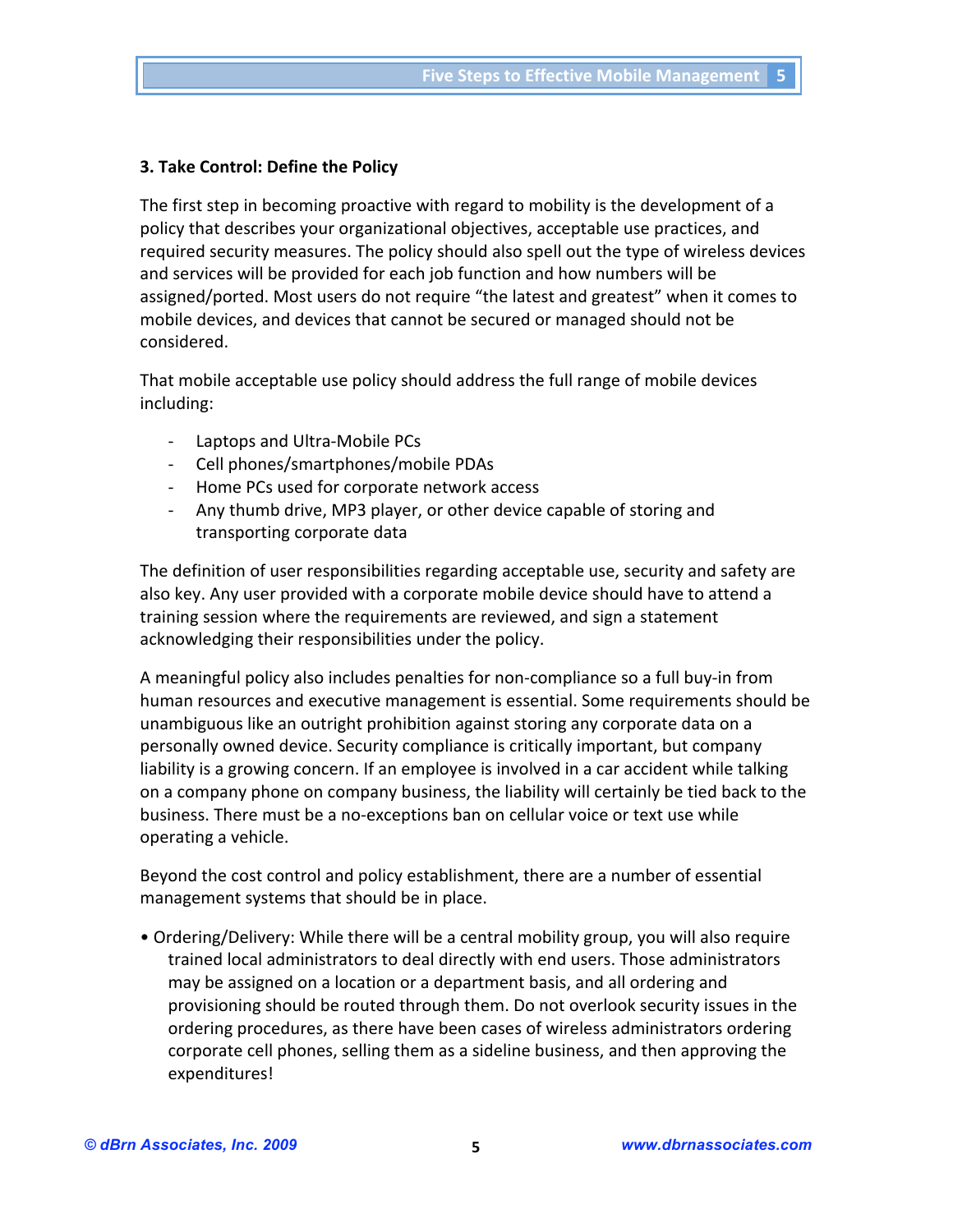- Security: For every type of mobile device and service there should be a specification for the security measures that must be in place and a procedure for ensuring compliance. The watchword in security is: "Trust is nice, but automated monitoring works better". It is critically important that those procedures address all mobile devices including smartphones and PDAs. Those devices have operating systems and software and so are vulnerable to viruses, worms, and malware. They also have considerable data storage so onboard encryption and power‐on passwords are mandatory. Given the sensitive nature of the information, remote lock and wipe should be available, and employees must understand that they need to contact IT immediately if they think the device is lost. Organizations will typically have provisioning, lock‐down, and upgrade cycles for laptops, but the same type of systems must be developed for all mobile devices.
- Help Desk and Troubleshooting: The help desk personnel will need to be trained to field trouble calls from mobile users, and they will have to be retrained when new devices are added to the supported equipment list.
- Equipment Insurance and Upgrades: Cellular contracts generally call for equipment upgrades on a 24‐month cycle, and you will need a system to track the devices that are eligible for upgrades. Equipment insurance is also important, but be aware that many users "lose" their devices when they get tired of them. You should consider a corporate policy that limits users to one "lost" or "broken" unit per 24‐month period and specifies that any additional replacements will be the user's responsibility.
- Repair and Back‐up Devices: If a device needs to be repaired, there should be a mechanism to deliver a replacement device within one business day. Those requests might be routed through the department's mobility administrator, but there should also be an emergency 24X7 replacement procedure for traveling users. The importance of backing‐up files regularly can be come painfully evident when the user has to switch to that back‐up device.
- Employee Termination Procedures: If an employee is terminated, their mobile device(s) should be collected along with their ID card and corporate credit card. Many organizations still have rather haphazard termination procedures that fail to cancel user passwords when an employee is terminated.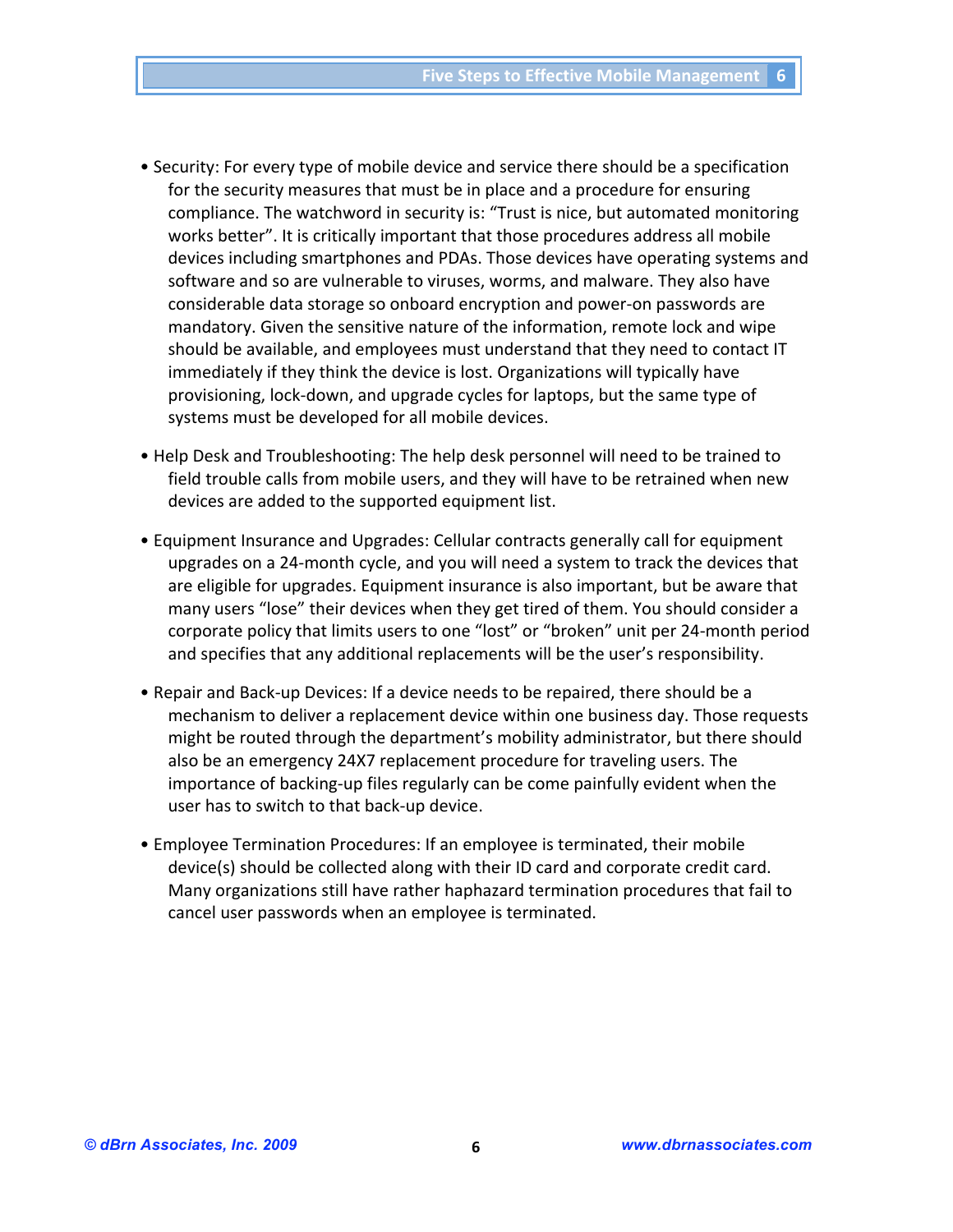#### **4. Initiate Near‐Term Improvements**

With a mobility policy in place, procedures to handle day-to-day tasks and a cellular contract that is monitored routinely, you are now ready to start taking control of your mobility. To get the ball rolling you should begin a systematic review of mobile applications to determine if there are better mechanisms to meet those requirements. Many of those ideas will likely crop up as you go through the exercise of inventorying your mobile assets.

Typically the biggest savings will come from moving applications from cellular to wired or WLAN services. International cellular calling is outrageously expensive, so that is typically a prime target. IP soft phones for international travelers used over either wired or WLAN Internet connections are a far cheaper option, but you must pay attention to security if WLAN access is used. However, there are clients that can provide secure access in virtually any wireless environment. Remember, we should also be looking at reducing cellular costs for our employees visiting from overseas offices.

Generally what you will find is that when you put everyone who is involved with mobility under the same umbrella, they will start coming up with ideas for how to do things better. It is important to reinforce the message that they are now responsible for mobility, not for "cell phones".

# **5. Start Thinking Strategically**

Once you have worked through the "quick kills", it's time to get serious about using mobility to your advantage. Forward thinking organizations are looking at how they can make the best use of mobility to foster their overall business objectives. In the move to unified communications and communications enabled business processes, mobility will be a key component. Virtually all IP PBXs and UC platforms support some form of mobility, though it is generally the user's responsibility to determine which capabilities are the best fit for each application.

Marty Parker of UniComm Consulting defines unified communications as "Communications integrated to optimize business processes." It is most useful to divide mobile UC applications into two groups:

- 1. User Solutions: This refers to generic productivity benefits that can be applied to a wide population of users. Those solutions can be categorized as UC‐ User benefits or UC‐U.
- 2. Mobile Communications Enabled Business Processes (mCEBP): Mobility can also be added to any variety of communications intensive business processes. Those solutions can be categorized as UC‐ Business benefits or UC‐B.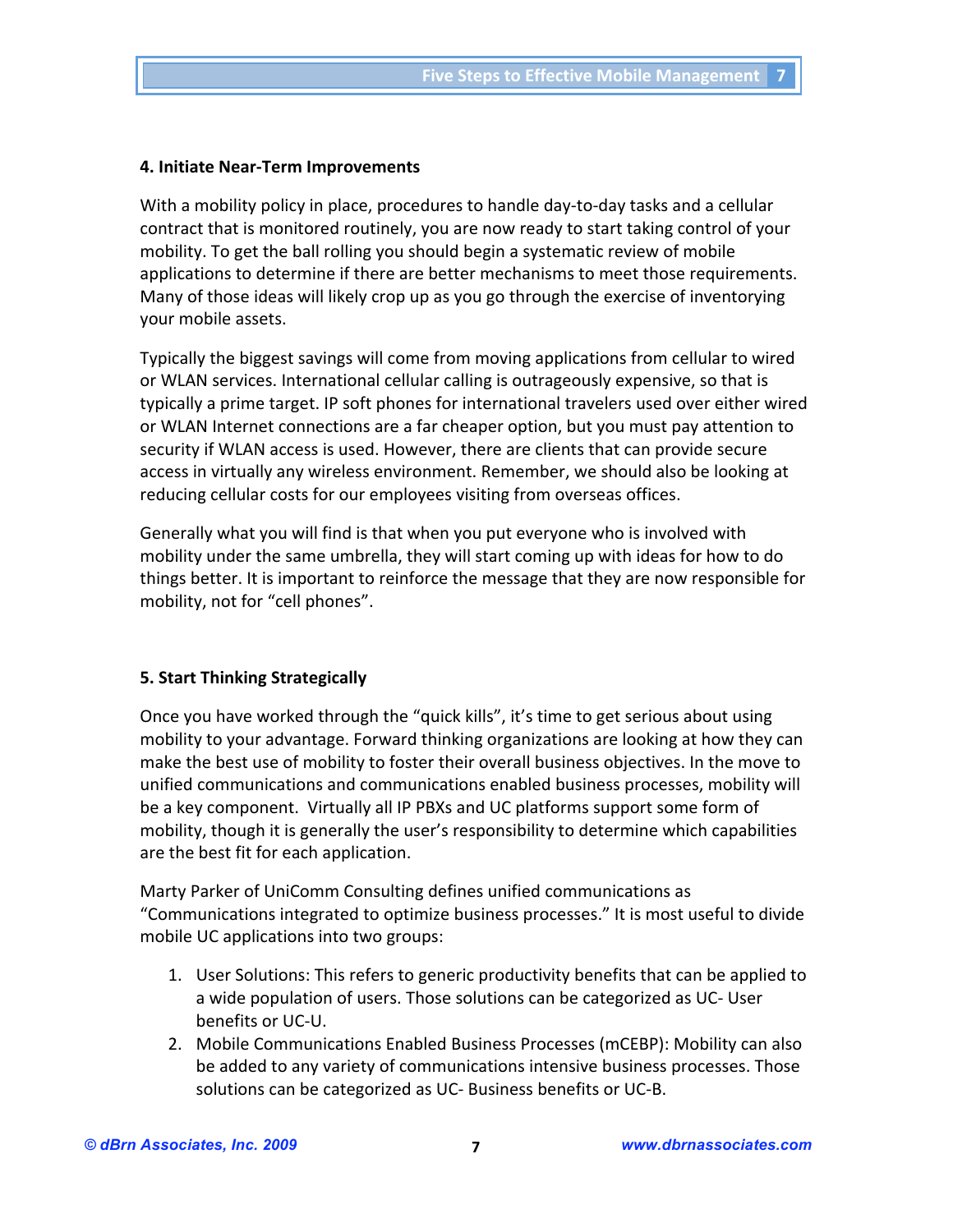With regard to UC-U, integrating the desk phone with the right mobile device can produce significant benefits.

- Improved Accessibility: Mobility leads to faster decision making, as critical people can be accessible continuously via one number and one voicemail.
- Increased User Productivity: Greater productivity for mobile users by extending presence, collaboration, visual voicemail and other UC features to the mobile device.
- Business Control of Telephone Numbers: In most business situations, customers and other business contacts should be calling a business number, not a user's personal cellular number. That is particularly true of calls to customer‐facing personnel like salespeople who might leave and go to work for a competitor. In designing a mobility solution you must pay attention to the value of business contacts and to how numbers are assigned, ported, and controlled.
- Better Indoor Coverage: Indoor coverage can be addressed with a voice-capable wireless LAN or a cellular distributed antenna system (DAS), but it is important to remember that there are no airtime charges for WLAN calls.
- Cost Savings: It is important to look for solutions that support the widest range of mobile network options. If the user is in the building, you should be able to reach them over the wireless LAN for either a traditional voice call or a push-totalk capability without having to use cellular plan minutes.

UC‐B applications have an even greater potential to deliver quantifiable improvements in ROI. Companies like Federal Express and UPS have demonstrated how the incorporation of mobile data collection has revolutionized the package delivery business. Similar opportunities exist for countless businesses that have employees who work out of the office or simply perform their tasks while away from their desks. Determining how to incorporate mobile communications into those processes should be a major imperative for the organization.

When the mobility team is assembled, they should meet with business managers to discuss how mobility can improve their operations. That should not be limited to managers with personnel operating outside of the building, as in‐building mobile access can be equally important. In moving into these areas your philosophy should be to start small, ensure your management systems are sound, learn by doing, and then move on to bigger and more important projects.